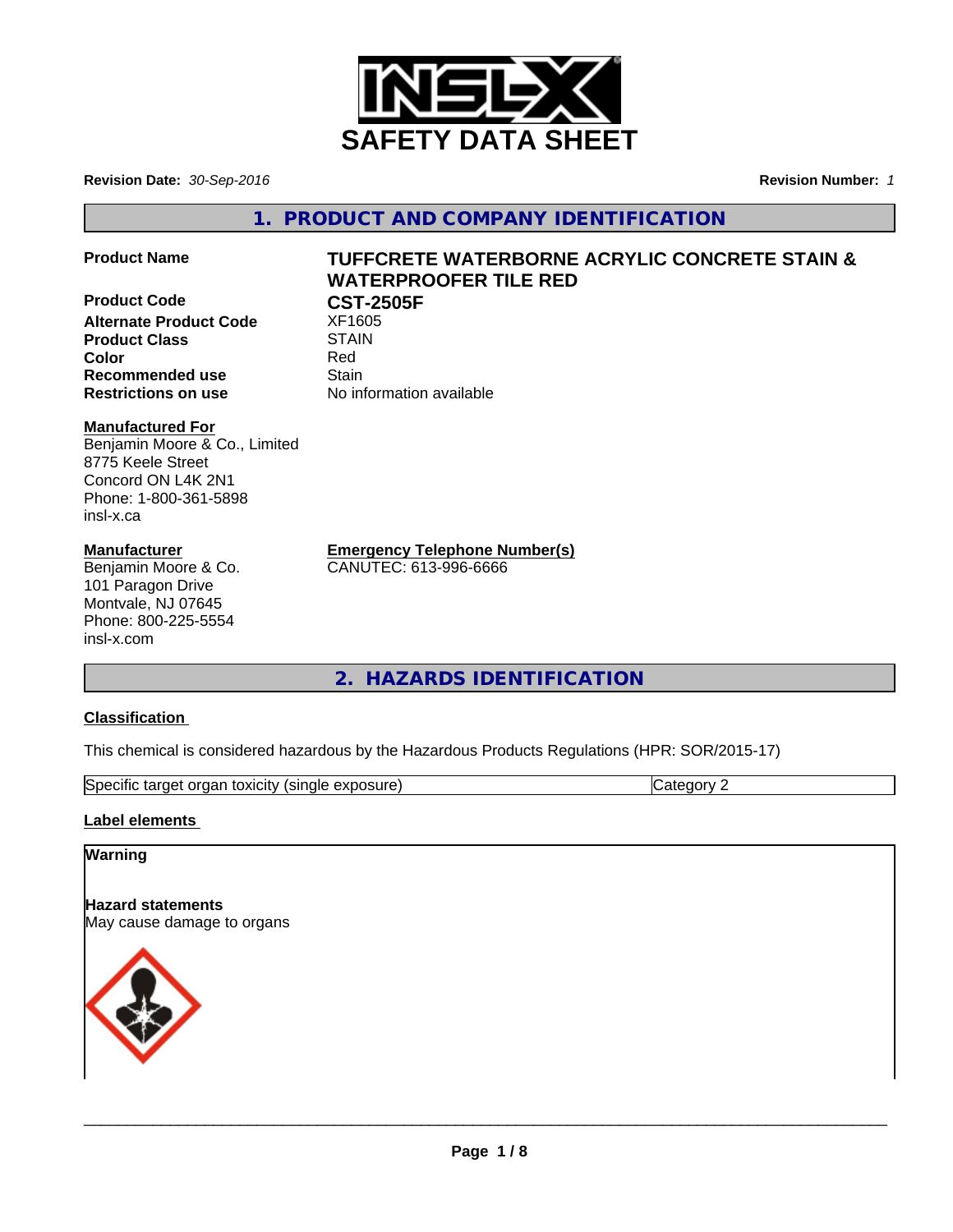## **Precautionary Statements - Prevention**

Do not breathe dust/fume/mist/vapors/spray Wash face, hands and any exposed skin thoroughly after handling Do not eat, drink or smoke when using this product

### **Precautionary Statements - Response**

If exposed or if you feel unwell call a POISON CENTER or physician

#### **Precautionary Statements - Storage**

Store locked up

#### **Precautionary Statements - Disposal**

Dispose of contents/container to an approved waste disposal plant

#### **Other information**

No information available

### **Other hazards**

**CAUTION:** All floor coatings may become slippery when wet. Where non-skid characteristics are desired, a small amount of clean sand may be added. Stir often during application.

# **3. COMPOSITION INFORMATION ON COMPONENTS**

| <b>Chemical Name</b>            | <b>CAS-No</b> | Weight % (max) |
|---------------------------------|---------------|----------------|
| 2-Propanol-1-butoxy             | 5131-66-8     | $-5%$          |
| Iron oxide                      | 1309-37-1     | $-5%$          |
| Kaolin                          | 1332-58-7     | $-5%$          |
| Sodium C14-C16 olefin sulfonate | 68439-57-6    | $0.1 - 0.25\%$ |

# **4. FIRST AID MEASURES**

| <b>General Advice</b>                  | No hazards which require special first aid measures.                                               |
|----------------------------------------|----------------------------------------------------------------------------------------------------|
| <b>Eye Contact</b>                     | Rinse thoroughly with plenty of water for at least 15<br>minutes and consult a physician.          |
| <b>Skin Contact</b>                    | Wash off immediately with soap and plenty of water<br>removing all contaminated clothes and shoes. |
| <b>Inhalation</b>                      | Move to fresh air. If symptoms persist, call a physician.                                          |
| Ingestion                              | Clean mouth with water and afterwards drink plenty of<br>water. Consult a physician if necessary.  |
| <b>Most Important Symptoms/Effects</b> | None known.                                                                                        |
| <b>Notes To Physician</b>              | Treat symptomatically.                                                                             |
|                                        |                                                                                                    |

**5. FIRE-FIGHTING MEASURES**

**Appearance** liquid **Odor** little or no odor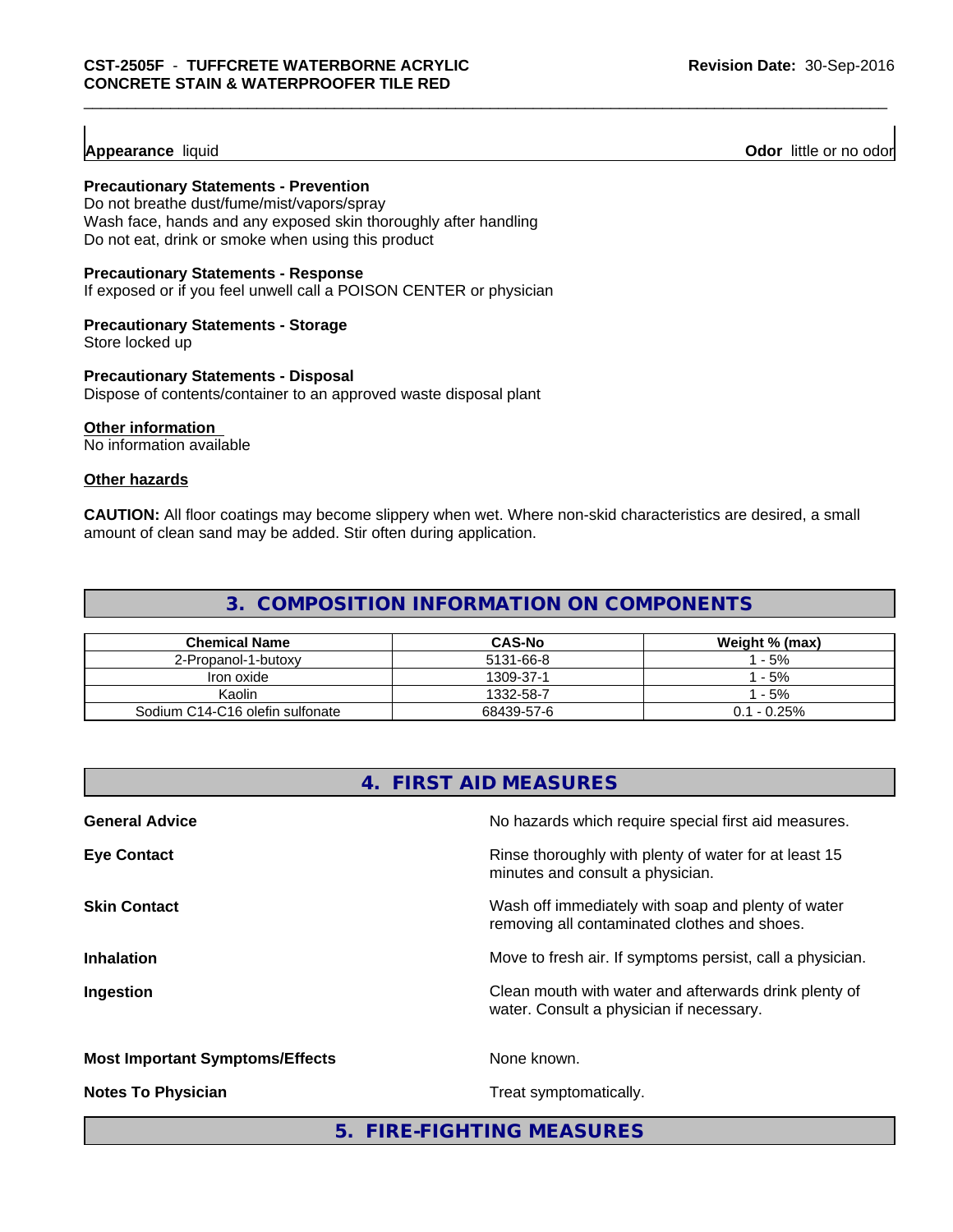| <b>Suitable Extinguishing Media</b>                                                          | Use extinguishing measures that are appropriate to local<br>circumstances and the surrounding environment.                                   |  |  |  |
|----------------------------------------------------------------------------------------------|----------------------------------------------------------------------------------------------------------------------------------------------|--|--|--|
| <b>Protective Equipment And Precautions For</b><br><b>Firefighters</b>                       | As in any fire, wear self-contained breathing apparatus<br>pressure-demand, MSHA/NIOSH (approved or equivalent)<br>and full protective gear. |  |  |  |
| <b>Specific Hazards Arising From The Chemical</b>                                            | Closed containers may rupture if exposed to fire or<br>extreme heat.                                                                         |  |  |  |
| <b>Sensitivity To Mechanical Impact</b>                                                      | No.                                                                                                                                          |  |  |  |
| <b>Sensitivity To Static Discharge</b>                                                       | No                                                                                                                                           |  |  |  |
| <b>Flash Point Data</b><br>Flash Point (°F)<br>Flash Point (°C)<br><b>Flash Point Method</b> | Not applicable<br>Not applicable<br>Not applicable                                                                                           |  |  |  |
| <b>Flammability Limits In Air</b>                                                            |                                                                                                                                              |  |  |  |
| <b>Lower Explosion Limit</b><br><b>Upper Explosion Limit</b>                                 | Not applicable<br>Not applicable                                                                                                             |  |  |  |
| Health: 1<br>Flammability: 0<br><b>NFPA</b>                                                  | <b>Instability: 0</b><br><b>Special: Not Applicable</b>                                                                                      |  |  |  |

#### **NFPA Legend**

- 0 Not Hazardous
- 1 Slightly
- 2 Moderate
- 3 High
- 4 Severe

*The ratings assigned are only suggested ratings, the contractor/employer has ultimate responsibilities for NFPA ratings where this system is used.*

*Additional information regarding the NFPA rating system is available from the National Fire Protection Agency (NFPA) at www.nfpa.org.*

# **6. ACCIDENTAL RELEASE MEASURES**

**Personal Precautions Precautions** Avoid contact with skin, eyes and clothing. Ensure adequate ventilation.

**Other Information Other Information Prevent further leakage or spillage if safe to do so.** 

**Environmental Precautions** See Section 12 for additional Ecological Information.

**Methods For Clean-Up Example 20 All 20 All 20 All 20 Soak up with inert absorbent material. Sweep up and** shovel into suitable containers for disposal.

**7. HANDLING AND STORAGE**

| <b>Handling</b>               | Avoid contact with skin, eyes and clothing. Avoid breathing<br>vapors, spray mists or sanding dust. In case of insufficient<br>ventilation, wear suitable respiratory equipment. |  |  |
|-------------------------------|----------------------------------------------------------------------------------------------------------------------------------------------------------------------------------|--|--|
| <b>Storage</b>                | Keep container tightly closed. Keep out of the reach of<br>children.                                                                                                             |  |  |
| <b>Incompatible Materials</b> | No information available                                                                                                                                                         |  |  |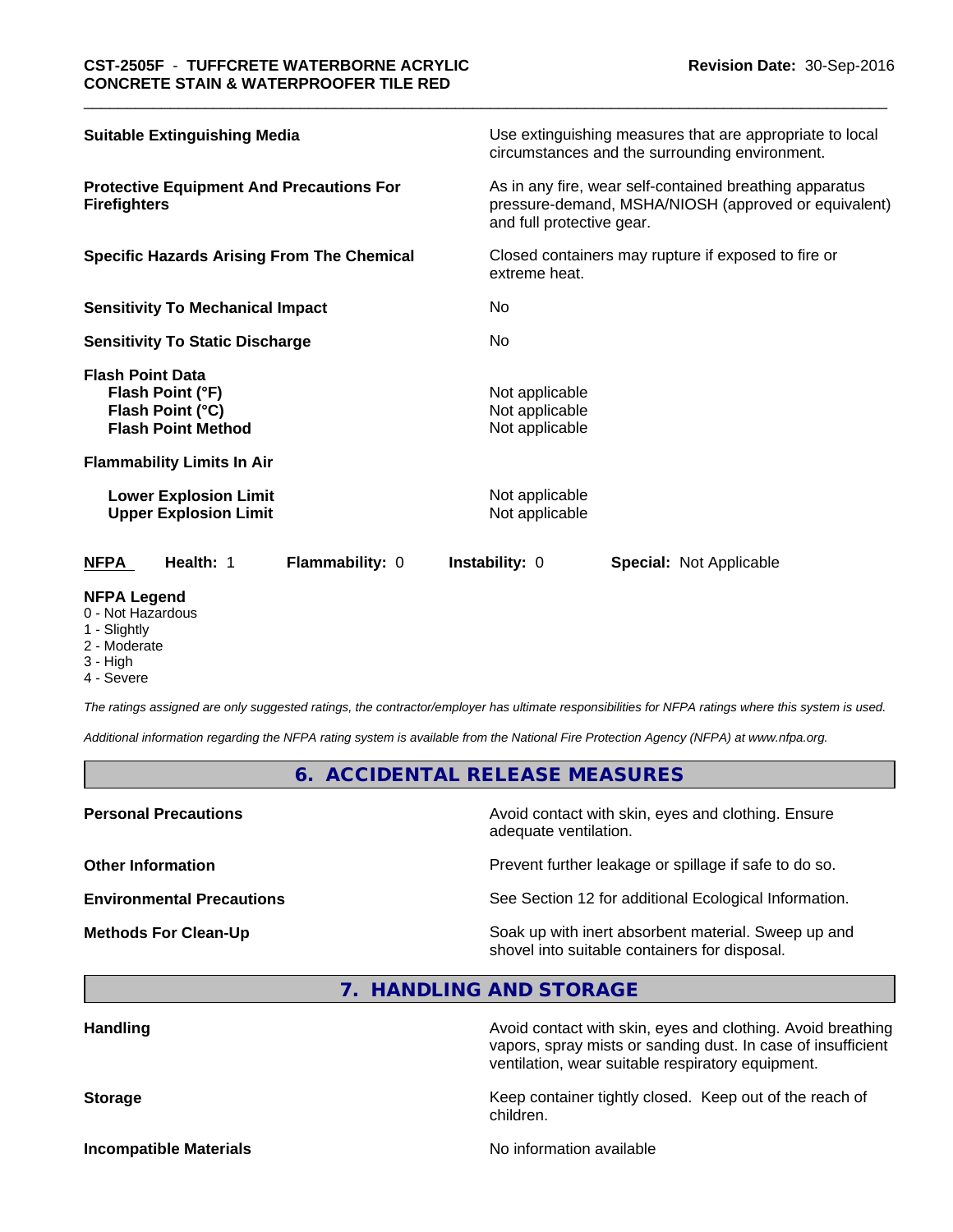# **8. EXPOSURE CONTROLS / PERSONAL PROTECTION**

#### **Exposure Limits**

*No exposure limits have been established for this product.*

| <b>Chemical Name</b> | ACGIH                    | Alberta                  | British Columbia         | Ontario                  | Quebec                       |
|----------------------|--------------------------|--------------------------|--------------------------|--------------------------|------------------------------|
| Iron oxide           | $5 \text{ ma/m}^3$ - TWA | $5 \text{ mg/m}^3$ - TWA | 10 mg/m $3$ - TWA        | $5 \text{ ma/m}^3$ - TWA | 5 mg/m <sup>3</sup> - TWAEV  |
|                      |                          |                          | $3 \text{ ma/m}^3$ - TWA |                          | 10 mg/m <sup>3</sup> - TWAEV |
|                      |                          |                          | $5 \text{ mg/m}^3$ - TWA |                          |                              |
|                      |                          |                          | 10 $ma/m3$ - STEL        |                          |                              |
| Kaolin               | $2 \text{ ma/m}^3$ - TWA | $2 \text{ ma/m}^3$ - TWA | $2 \text{ ma/m}^3$ - TWA | $2 \text{ ma/m}^3$ - TWA | 5 mg/m <sup>3</sup> - TWAEV  |

**Legend**

ACGIH - American Conference of Governmental Industrial Hygienists Alberta - Alberta Occupational Exposure Limits British Columbia - British Columbia Occupational Exposure Limits

Ontario - Ontario Occupational Exposure Limits

Quebec - Quebec Occupational Exposure Limits

N/E - Not established

# **Personal Protective Equipment**

**Engineering Measures Ensure** Ensure adequate ventilation, especially in confined areas.

**Eye/Face Protection Safety glasses with side-shields. Skin Protection Protection Protective gloves and impervious clothing. Respiratory Protection In case of insufficient ventilation wear suitable respiratory** equipment.

**Hygiene Measures Avoid contact with skin, eyes and clothing. Remove and Avoid contact with skin, eyes and clothing. Remove and Avoid contact with skin, eyes and clothing. Remove and** wash contaminated clothing before re-use. Wash thoroughly after handling.

# **9. PHYSICAL AND CHEMICAL PROPERTIES**

**Appearance** liquid **Odor** little or no odor **Odor Threshold No information available No information available Density (Ibs/gal)** 8.95 - 9.05 **Specific Gravity** 1.07 - 1.09 **pH pH**  $\blacksquare$ **Viscosity (cps)** No information available **Solubility** No information available **Water Solubility No information available No information available Evaporation Rate No information available No information available Vapor Pressure** No information available **Vapor Density No information available** No information available **Wt.** % Solids 30 - 40 **Vol. % Solids** 20 - 30 **Wt. % Volatiles** 60 - 70 **Vol. % Volatiles** 70 - 80 **VOC Regulatory Limit (g/L)** < 250 **Boiling Point (°F)** 212 **Boiling Point (°C)** 100 **Freezing Point (°F)** 32 **Freezing Point (°C)** 0 **Flash Point (°F)** Not applicable **Flash Point (°C)** Not applicable **Flash Point Method** Not applicable **Flammability (solid, gas)** Not applicable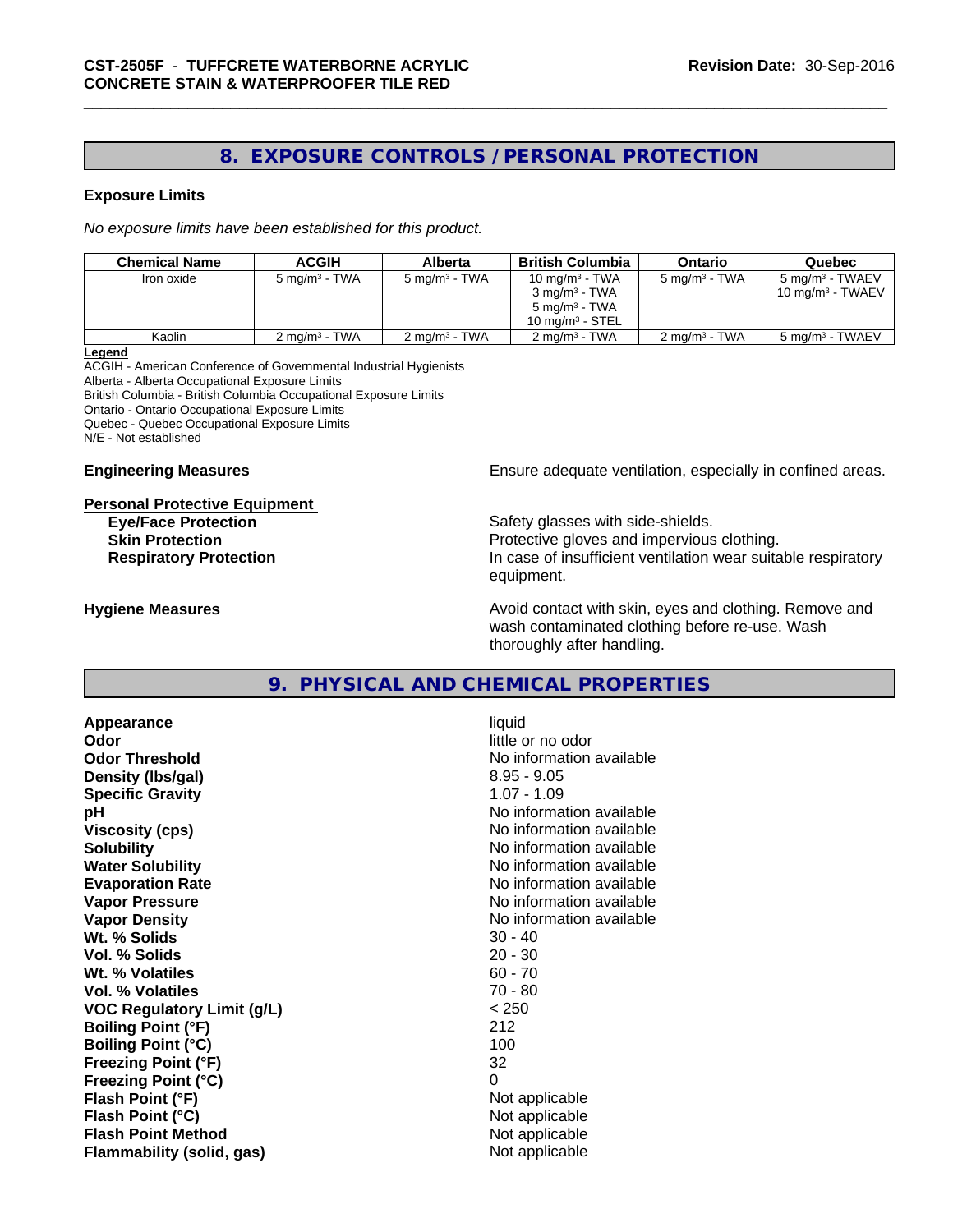**Upper Explosion Limit**<br> **Lower Explosion Limit** Not applicable<br>
Not applicable **Lower Explosion Limit**<br> **Autoignition Temperature (°F)**<br> **Autoignition Temperature (°F)**<br> **Autoignition Temperature (°F)**<br> **Autoignition Temperature (°F)** Autoignition Temperature (°F)<br> **Autoignition Temperature (°C)**<br>
No information available **Autoignition Temperature (°C)**<br> **Decomposition Temperature (°F)** No information available **Decomposition Temperature (°F)**<br> **Decomposition Temperature (°C)**<br>
No information available **Decomposition Temperature (°C) Partition Coefficient (n-octanol/water)** No information available

# **10. STABILITY AND REACTIVITY**

**Hazardous Decomposition Products** None under normal use.

**Reactivity** Not Applicable

**Chemical Stability Stability** Stable under normal conditions.

**Conditions To Avoid Prevent from freezing.** 

**Incompatible Materials Incompatible Materials No materials to be especially mentioned.** 

**Possibility Of Hazardous Reactions** None under normal conditions of use.

# **11. TOXICOLOGICAL INFORMATION**

#### **Product Information Information on likely routes of exposure**

| <b>Principal Routes of Exposure</b>                 | Eye contact, skin contact and inhalation.                                                  |
|-----------------------------------------------------|--------------------------------------------------------------------------------------------|
| <b>Acute Toxicity</b><br><b>Product Information</b> | No information available                                                                   |
|                                                     |                                                                                            |
| Information on toxicological effects                |                                                                                            |
| <b>Symptoms</b>                                     | No information available                                                                   |
|                                                     | Delayed and immediate effects as well as chronic effects from short and long-term exposure |
| Eye contact                                         | May cause slight irritation                                                                |
| <b>Skin contact</b>                                 | Substance may cause slight skin irritation. Prolonged or                                   |
|                                                     | repeated contact may dry skin and cause irritation.                                        |
| <b>Inhalation</b>                                   | May cause irritation of respiratory tract.                                                 |
| Ingestion                                           | Ingestion may cause gastrointestinal irritation, nausea,                                   |
|                                                     | vomiting and diarrhea.                                                                     |
| Sensitization:                                      | No information available.                                                                  |
| <b>Neurological Effects</b>                         | No information available.                                                                  |
| <b>Mutagenic Effects</b>                            | No information available.                                                                  |
| <b>Reproductive Effects</b>                         | No information available.                                                                  |
| <b>Developmental Effects</b>                        | No information available.                                                                  |
| <b>Target Organ Effects</b>                         | No information available.                                                                  |
| <b>STOT - single exposure</b>                       | No information available.                                                                  |
| <b>STOT - repeated exposure</b>                     | No information available.                                                                  |
| Other adverse effects                               | No information available.                                                                  |
| <b>Aspiration Hazard</b>                            | No information available.                                                                  |
|                                                     |                                                                                            |

**Numerical measures of toxicity**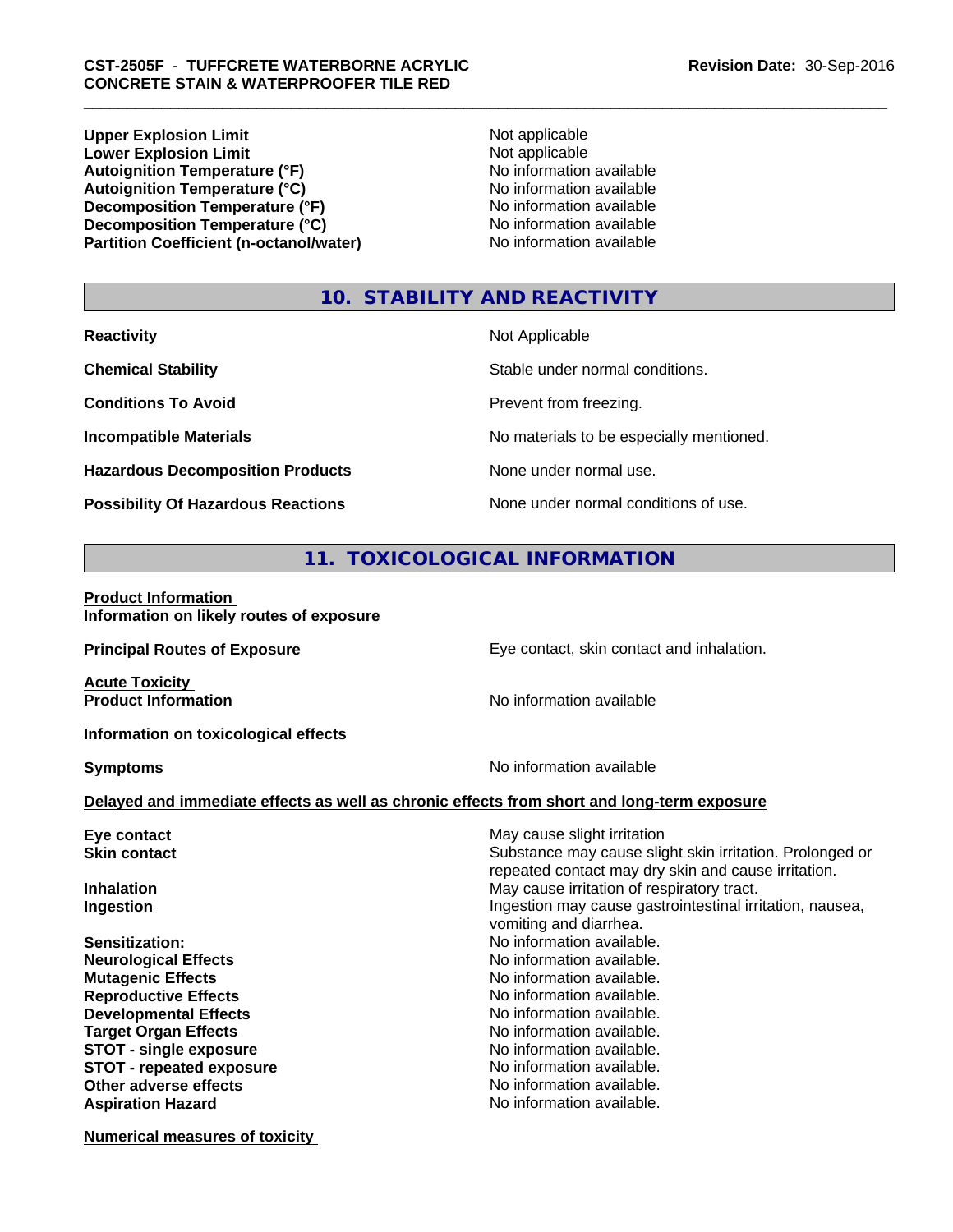#### **The following values are calculated based on chapter 3.1 of the GHS document**

#### **ATEmix (oral)** 252554 mg/kg **ATEmix (dermal)** 64837 mg/kg

#### **Component**

2-Propanol-1-butoxy LD50 Oral: 5660 mg/kg (Rat) LD50 Dermal: 3100 mg/kg (Rabbit) Iron oxide LD50 Oral: > 5000 mg/kg (Rat) vendor data Kaolin LD50 Oral: > 5000 mg/kg (Rat)

#### **Chronic Toxicity**

#### **Carcinogenicity**

*There are no known carcinogenic chemicals in this product above reportable levels.*

**12. ECOLOGICAL INFORMATION**

#### **Ecotoxicity Effects**

The environmental impact of this product has not been fully investigated.

#### **Product Information**

#### **Acute Toxicity to Fish**

No information available

## **Acute Toxicity to Aquatic Invertebrates**

No information available

#### **Acute Toxicity to Aquatic Plants**

No information available

#### **Persistence / Degradability**

No information available.

#### **Bioaccumulation / Accumulation**

No information available.

#### **Mobility in Environmental Media**

No information available.

#### **Ozone**

No information available

#### **Component**

#### **Acute Toxicity to Fish** No information available

#### **Acute Toxicity to Aquatic Invertebrates**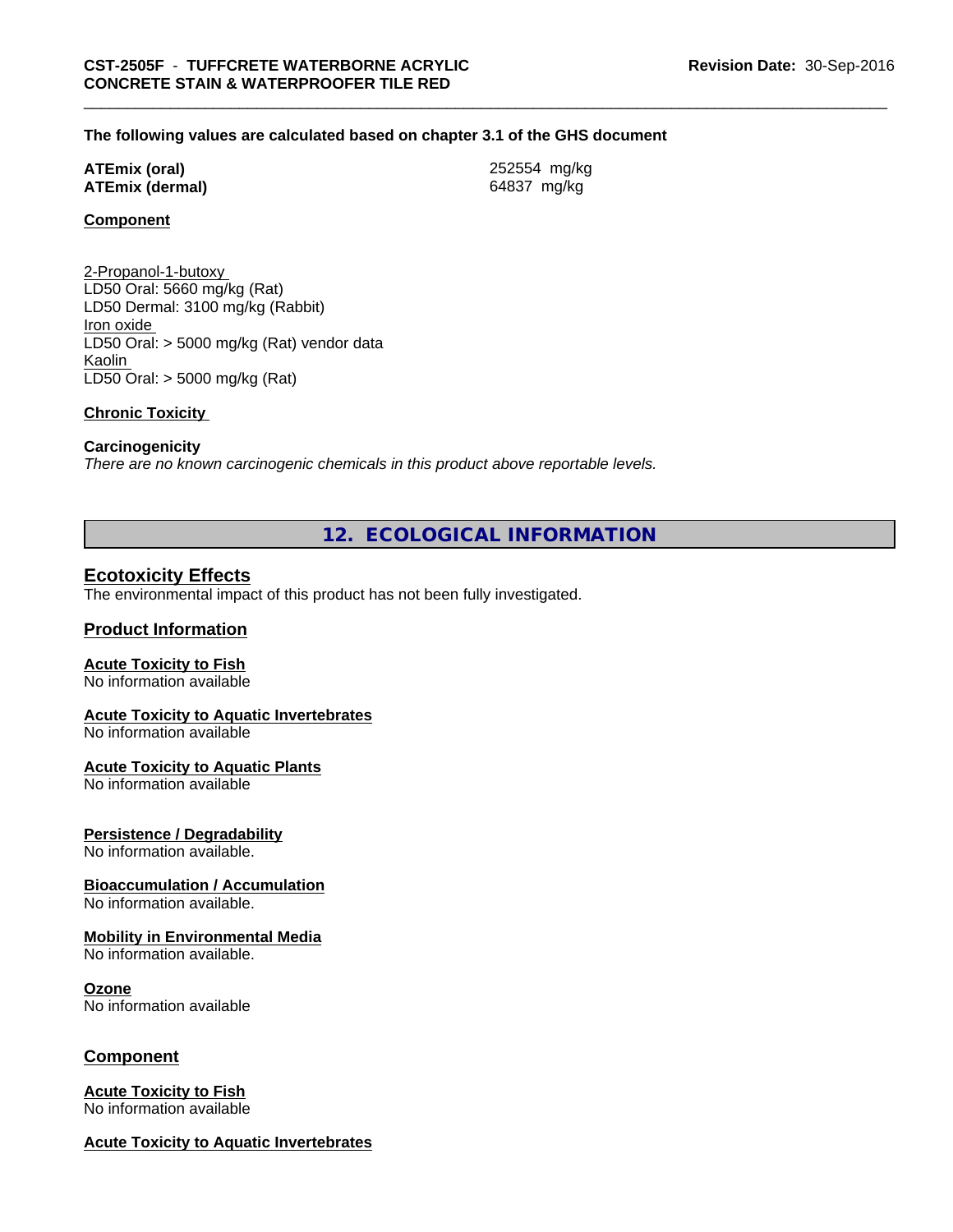No information available

#### **Acute Toxicity to Aquatic Plants**

No information available

**13. DISPOSAL CONSIDERATIONS**

**Waste Disposal Method** Mateur Dispose of in accordance with federal, state, provincial, and local regulations. Local requirements may vary, consult your sanitation department or state-designated environmental protection agency for more disposal options.

**14. TRANSPORT INFORMATION**

**TDG** Not regulated

**ICAO / IATA** Not regulated

**IMDG / IMO** Not regulated

**15. REGULATORY INFORMATION**

## **International Inventories**

**TSCA: United States** Yes - All components are listed or exempt.<br> **DSL: Canada** Yes - All components are listed or exempt. Yes - All components are listed or exempt.

## **National Pollutant Release Inventory (NPRI)**

**NPRI Parts 1- 4**

This product contains the following Parts 1-4 NPRI chemicals:

| <b>Chemical Name</b>                                       | <b>CAS-No</b> | Weight % (max) | <b>NPRI Parts 1-4</b> |  |
|------------------------------------------------------------|---------------|----------------|-----------------------|--|
| 2-Propanol-1-butoxy                                        | 5131-66-8     | 1 - 5%         | Listed                |  |
|                                                            |               |                |                       |  |
| <b>NPRI Part 5</b>                                         |               |                |                       |  |
| This product contains the following NPRI Part 5 Chemicals: |               |                |                       |  |
|                                                            |               |                |                       |  |
|                                                            |               |                |                       |  |
| <b>Chemical Name</b>                                       | <b>CAS-No</b> | Weight % (max) | <b>NPRI Part 5</b>    |  |
| 2-Propanol-1-butoxy                                        | 5131-66-8     | 1 - 5%         | Listed                |  |
| <b>WHMIS Regulatory Status</b>                             |               |                |                       |  |

This product has been classified in accordance with the hazard criteria of the Hazardous Products Regulations (HPR) and the SDS contains all the information required by the HPR.

# **16. OTHER INFORMATION**